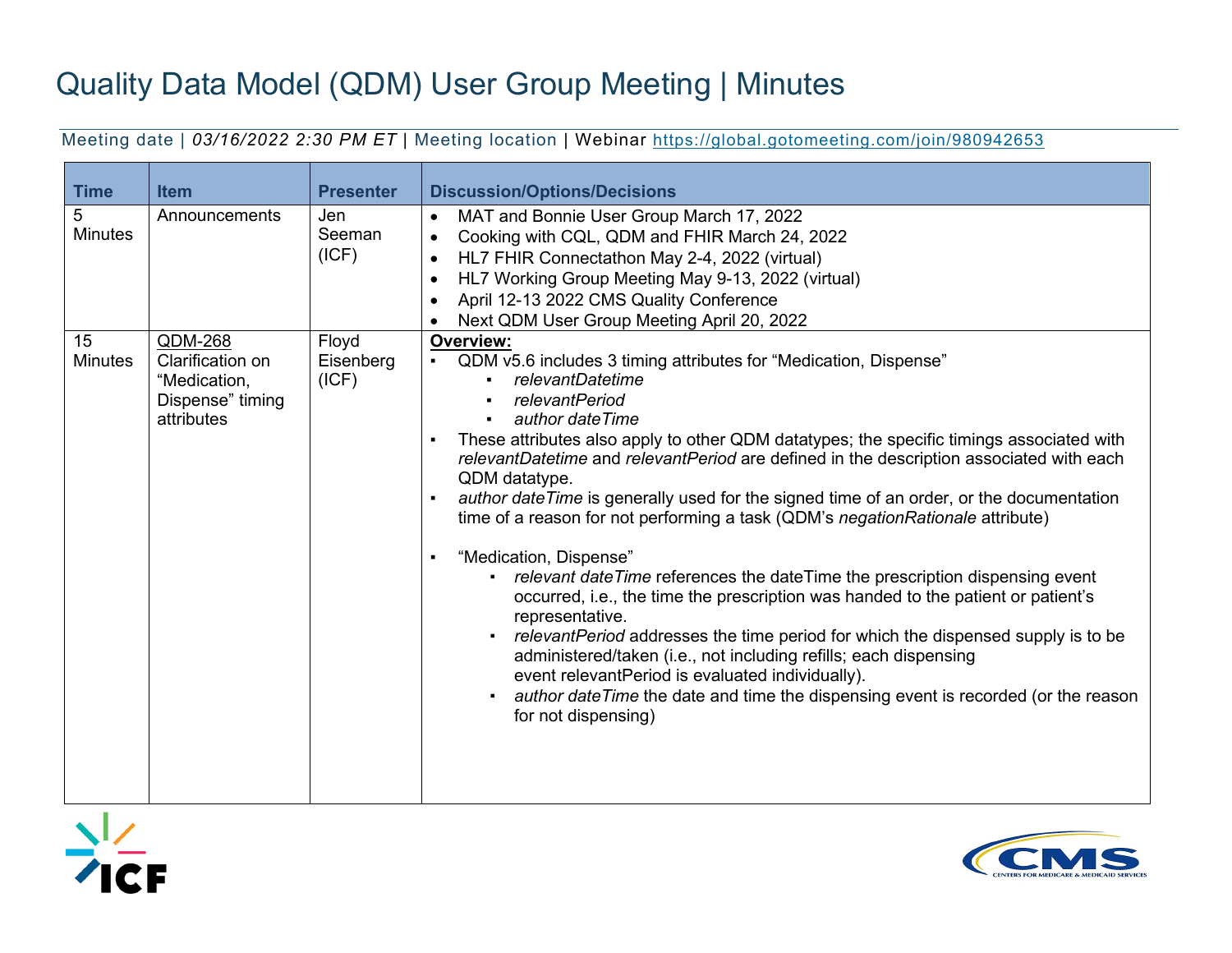| <b>Time</b>          | <b>Item</b>                                                                              | <b>Presenter</b>            | <b>Discussion/Options/Decisions</b>                                                                                                                                                                                                                                                                                                                                                                                                                                                                                                                                                                                                                                                                                                                                                                                                                                                                                                                                                                                                                                                                                                                                                                                                                                                                                                                                                                                                                                                                                                                                                                                                                                                                                                                                                                                                                                                                                                                                                                                                                                            |  |
|----------------------|------------------------------------------------------------------------------------------|-----------------------------|--------------------------------------------------------------------------------------------------------------------------------------------------------------------------------------------------------------------------------------------------------------------------------------------------------------------------------------------------------------------------------------------------------------------------------------------------------------------------------------------------------------------------------------------------------------------------------------------------------------------------------------------------------------------------------------------------------------------------------------------------------------------------------------------------------------------------------------------------------------------------------------------------------------------------------------------------------------------------------------------------------------------------------------------------------------------------------------------------------------------------------------------------------------------------------------------------------------------------------------------------------------------------------------------------------------------------------------------------------------------------------------------------------------------------------------------------------------------------------------------------------------------------------------------------------------------------------------------------------------------------------------------------------------------------------------------------------------------------------------------------------------------------------------------------------------------------------------------------------------------------------------------------------------------------------------------------------------------------------------------------------------------------------------------------------------------------------|--|
| 15<br><b>Minutes</b> | QDM-268<br>Clarification on<br>"Medication,<br>Dispense" timing<br>attributes<br>(cont.) | Floyd<br>Eisenberg<br>(ICF) | "Medication, Dispense"<br>In other QDM datatypes, relevantPeriod indicates the time a specific event starts until that<br>event ends (e.g., for a "Medication, Administration" event that includes a one-hour<br>intravenous administration infusion, relevantPeriod references the start and stop times of the<br>intravenous infusion).<br>Thus, "Medication, Dispense" and "Medication, Order" are unique in that relevantPeriod<br>indicates the period of time the patient is expected to use the ordered medication or the<br>dispensed medication<br>For "Medication, Order" relevantPeriod includes the time covered by the initial<br>prescription and all available refills<br>For "Medication, Dispensed" relevantPeriod includes only the time covered by the<br>dispensing event – i.e., each refill represents a new dispensing event that has its own<br><i>relevantPeriod</i><br>Cumulative Medication Duration guidance generally recommends using <i>daysSupplied</i> (or<br>calculating daysSupplied) rather than use of relevantPeriod.<br>Question for the QDM User Group:<br>The distinct definition of relevantPeriod for "Medication, Order" and for "Medication, Dispense"<br>is provided in the QDM 5.6 documentation. However, is a QDM Known Issue necessary to<br>assure measure developers and measure implementers understand the distinction?<br><b>Discussion:</b><br>Peter Muir (ICF) suggested that because use of the attribute is different for cumulative<br>medication duration and medication dispense it would be useful to provide easy access to this<br>guidance. Users with questions may start their search on the Resource Center (RC) Juliet<br>Rubini (Mathematica) agreed it would be useful to highlight these changes on the RC. ICF<br>also noted this issue is not specific to QDM timing attributes; it is also relevant to FHIR. These<br>definitions are consistent with the Pharmacy work group's recommendations for timings.<br><b>Resolution/Next Steps:</b><br>The User Group recommended posting a Known Issue. |  |



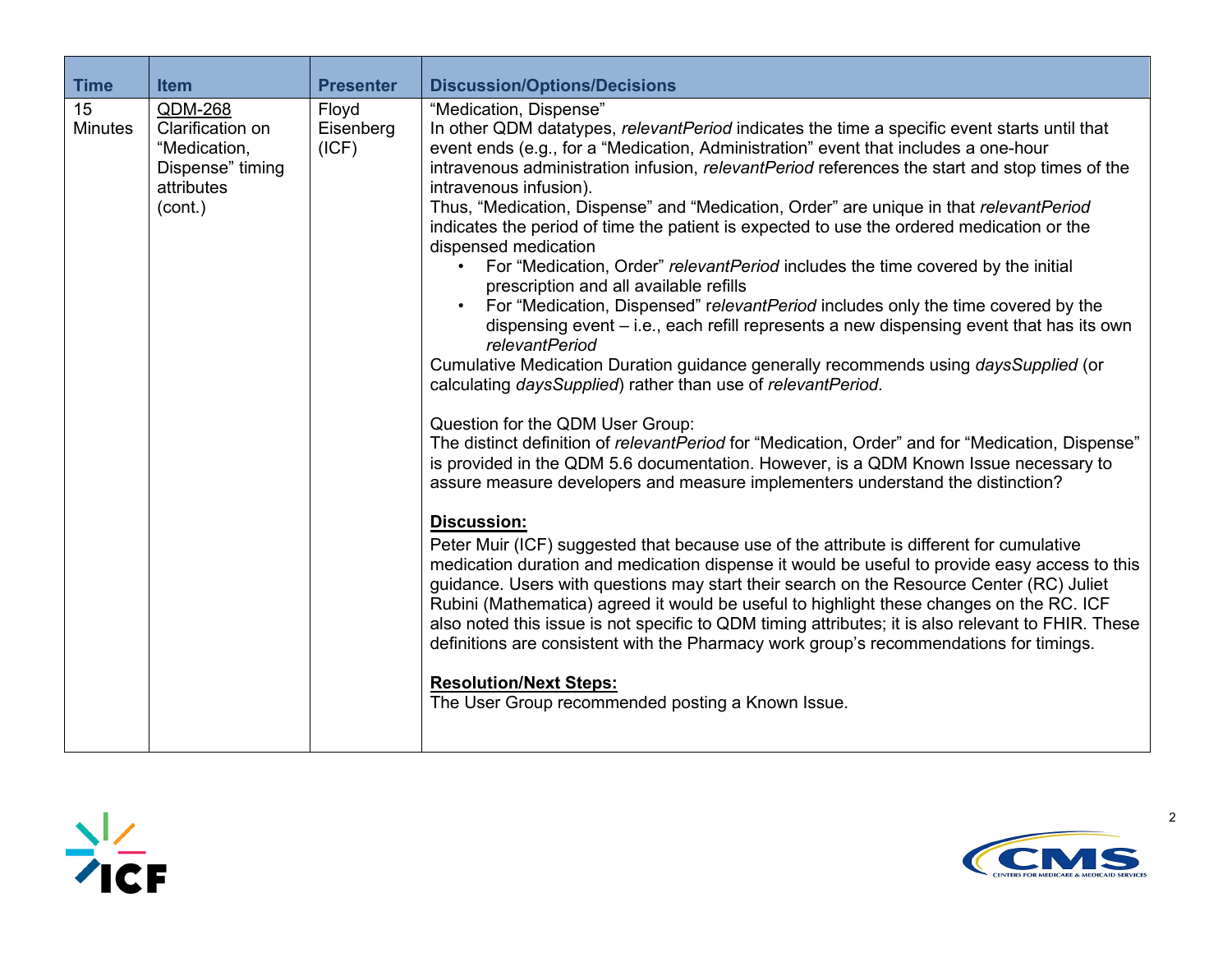| <b>Time</b>          | <b>Item</b>                                                                                                                    | <b>Presenter</b>            | <b>Discussion/Options/Decisions</b>                                                                                                                                                                                                                                                                                                                                                                                                                                                                                                                                                                                                                                                                                                                                                                                                                                                                                                                                                                 |
|----------------------|--------------------------------------------------------------------------------------------------------------------------------|-----------------------------|-----------------------------------------------------------------------------------------------------------------------------------------------------------------------------------------------------------------------------------------------------------------------------------------------------------------------------------------------------------------------------------------------------------------------------------------------------------------------------------------------------------------------------------------------------------------------------------------------------------------------------------------------------------------------------------------------------------------------------------------------------------------------------------------------------------------------------------------------------------------------------------------------------------------------------------------------------------------------------------------------------|
| 40<br><b>Minutes</b> | <b>CMS Measures</b><br>Management<br><b>Blueprint</b><br>Terminology<br>Recommendations<br>- Discussion on<br>future with FHIR | Floyd<br>Eisenberg<br>(ICF) | <b>Overview:</b><br><b>General Discussion:</b><br>Review Word Document QDM and Blueprint code system value sets<br>Consider examples for value set/code bindings displayed from:<br>QI-Core 4.1.0 http://hl7.org/fhir/us/qicore/<br>QI-Core CI Build for errata version 4.1.1: http://build.fhir.org/ig/HL7/fhir-qi-<br>core/index.html<br>Discuss options regarding how to approach recommendations for value sets with<br>move to FHIR<br><b>Discussion:</b><br>ICF reviewed the QI-Core terminology bindings for each QDM datatype and its related<br>attributes, comparing the current bindings with the recommendations provided by the CMS                                                                                                                                                                                                                                                                                                                                                    |
|                      |                                                                                                                                |                             | Measures Management Blueprint for a number of clinical concepts. ICF noted that the<br>Blueprint may only address a specific aspect of a concept (e.g., the cause of an Adverse<br>Event) whereas QDM and QI-Core have specific attributes, or elements, that represent further<br>details (metadata) about the concept. Therefore, there is not necessarily a direct item-to-item<br>map based on the Blueprint recommendation. ICF highlighted several examples of<br>inconsistency.                                                                                                                                                                                                                                                                                                                                                                                                                                                                                                              |
|                      |                                                                                                                                |                             | For example, the Blueprint general clinical concept of Adverse Effect while the related QDM<br>datatype is "Adverse Event". In the Blueprint table, Adverse Effect/Allergy Intolerance provide<br>terminology recommendations for the agent to which the patient had a reaction, or is allergic,<br>and points to RxNorm (for medications), SNOMED (for non-medication substances) or CVX<br>(for immunizations). QDM's two related datatypes include "Adverse Event" for which the code<br>attribute addressed the event (e.g., a fall, an anaphylactic reaction) and "Allergy/Intolerance"<br>for which the code addresses the element that causes the reaction (e.g., a medication, a<br>substance, or an immunization).<br>QDM has evolved to be more consistent with QI-Core, for which the AdverseEvent code<br>element addresses the adverse event itself and points to SNOMED for the conditions/adverse<br>event. QDM does not include attributes for other QI-Core AdverseEvent elements: |



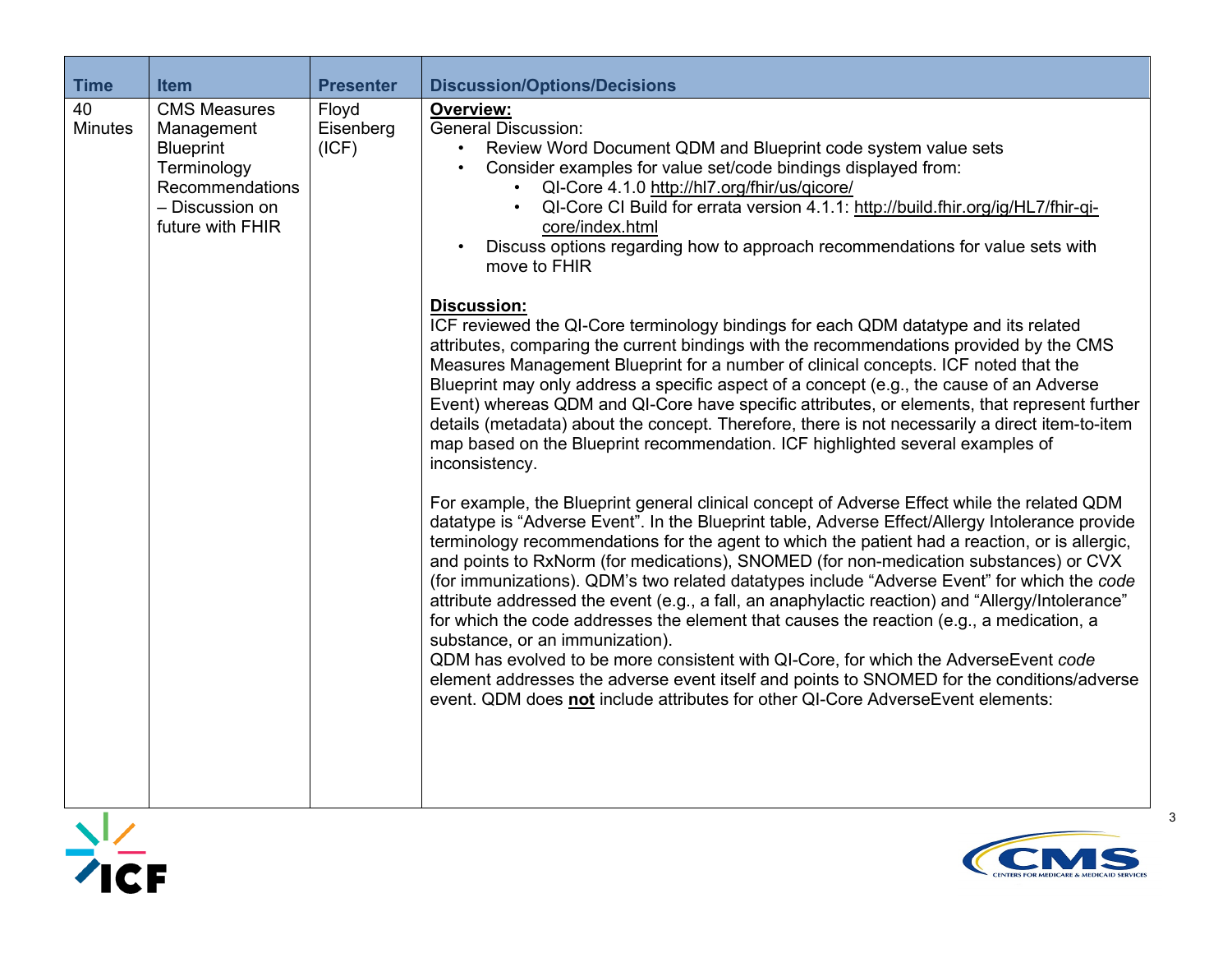| <b>Time</b>          | <b>Item</b>                                                                                                                               | <b>Presenter</b>            | <b>Discussion/Options/Decisions</b>                                                                                                                                                                                                                                                                                                                                                                                                                                                                                                                                                                                                                                                                                                                                                                                                                                                                                                                                                                                                                                                                                                                                                                                                                                                                                                                                                                                                                                                                                                                                                                                                                                                                                                                                                                                                                                                                                                                                                                                                                                                                                                                   |
|----------------------|-------------------------------------------------------------------------------------------------------------------------------------------|-----------------------------|-------------------------------------------------------------------------------------------------------------------------------------------------------------------------------------------------------------------------------------------------------------------------------------------------------------------------------------------------------------------------------------------------------------------------------------------------------------------------------------------------------------------------------------------------------------------------------------------------------------------------------------------------------------------------------------------------------------------------------------------------------------------------------------------------------------------------------------------------------------------------------------------------------------------------------------------------------------------------------------------------------------------------------------------------------------------------------------------------------------------------------------------------------------------------------------------------------------------------------------------------------------------------------------------------------------------------------------------------------------------------------------------------------------------------------------------------------------------------------------------------------------------------------------------------------------------------------------------------------------------------------------------------------------------------------------------------------------------------------------------------------------------------------------------------------------------------------------------------------------------------------------------------------------------------------------------------------------------------------------------------------------------------------------------------------------------------------------------------------------------------------------------------------|
| 40<br><b>Minutes</b> | <b>CMS Measures</b><br>Management<br><b>Blueprint</b><br>Terminology<br>Recommendations<br>- Discussion on<br>future with FHIR<br>(cont.) | Floyd<br>Eisenberg<br>(ICF) | The Adverse Event suspect Entity, the event's causative agent that can be a device, a<br>$\bullet$<br>procedure, a substance, a medication, etc.<br>The AdverseEvent.category that requires (a SHALL binding) a concept from the<br>$\bullet$<br>AdverseEventCategory value set that contains 14 concepts related to product defects or<br>unsafe physical environment.<br>The AdverseEvent.resultingCondition that references the Condition profile.<br>$\bullet$<br>ICF suggested that the QI-Core, by reference the underlying US Core and FHIR terminology<br>bindings provide more specificity for the data element and its metadata. ICF further asked the<br>group if, concomitant with the transition to FHIR eCQMs and dQMs if the Blueprint should<br>only reference the QI-Core terminology bindings rather than attempt to expand on the existing<br>reference table.<br>Rob McClure (MD Partners) agreed this information in the table is derived from the model and<br>pointing users to the model is a reasonable approach.<br>ICF provided another example: QDM's "Encounter Performed" admissionSource. In QI-Core,<br>Encounter.hospitalization.admitSource has a SHOULD binding to Encounter-admit-source<br>value set, managed by the HL7 Patient Administration Work Group. In contrast, the Blueprint<br>suggests using SNOMED for this concept. While a SHOULD binding might allow for use of<br>SNOMED, consistency with the QI-Core bindings may have more benefits to align with<br>existing bindings use for interoperability.<br>Rob McClure suggested an approach for the Blueprint to provide guidance about how to read<br>the model. Such guidance should provide easily understood definitions for each terminology<br>binding category, i.e., clearly define the meaning of Preferred, Extensible, and Shall,<br>indicating whether you must change from existing eCQM value sets, or whether you may<br>choose to change. Juliet Rubini (Mathematica) noted some users may be less familiar with<br>the binding definitions and this should be presented in a way that those users would be able<br>to understand. |



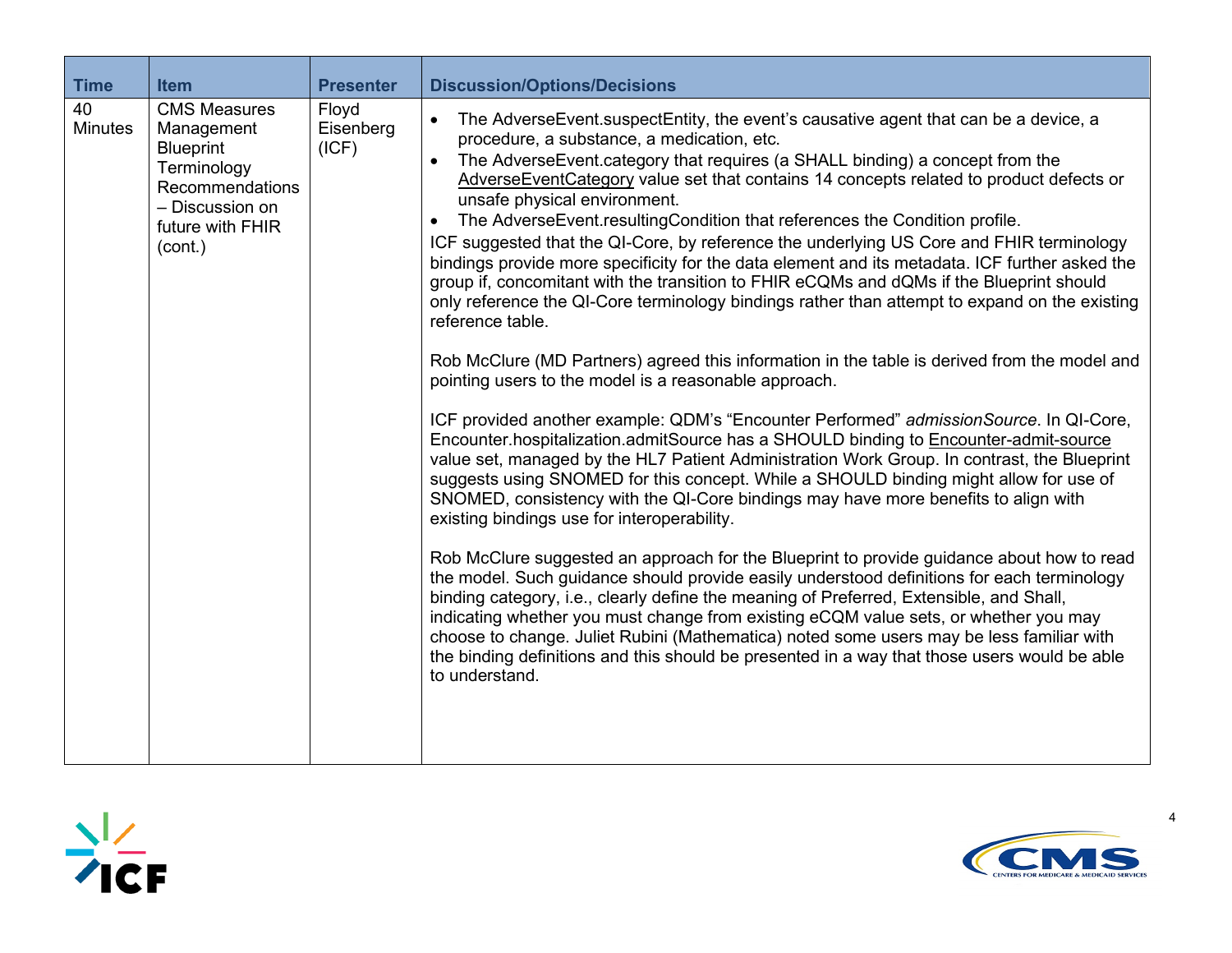| <b>Time</b>          | <b>Item</b>                                                                                                                                      | <b>Presenter</b>             | <b>Discussion/Options/Decisions</b>                                                                                                                                                                                                                                                                                                                                                                                                                                                                                                                                                                                                                                                                                                                                                                                                                                                                                                                                                                                                                                                                                                                                                                                                                                                        |
|----------------------|--------------------------------------------------------------------------------------------------------------------------------------------------|------------------------------|--------------------------------------------------------------------------------------------------------------------------------------------------------------------------------------------------------------------------------------------------------------------------------------------------------------------------------------------------------------------------------------------------------------------------------------------------------------------------------------------------------------------------------------------------------------------------------------------------------------------------------------------------------------------------------------------------------------------------------------------------------------------------------------------------------------------------------------------------------------------------------------------------------------------------------------------------------------------------------------------------------------------------------------------------------------------------------------------------------------------------------------------------------------------------------------------------------------------------------------------------------------------------------------------|
| 40<br><b>Minutes</b> | <b>CMS Measures</b><br>Management<br><b>Blueprint</b><br>Terminology<br><b>Recommendations</b><br>- Discussion on<br>future with FHIR<br>(cont.) | Floyd<br>Eisenberg<br>(ICF)  | Rob McClure suggested we need to identify a simpler solution, so that there are not three<br>places to reference (blueprint, QI-Core, and FHIR). ICF noted that QI-Core generally inherits<br>the terminology bindings chosen by US Core unless US Core has no binding or if QI-Core<br>needs to further restrict the binding existing in US Core. Rob noted that QI-Core also<br>suggested if QI-Core intends to be more FHIR-like than the Blueprint, we should eliminate<br>terms that are not FHIR in QI-Core (noting that there are currently some Should bindings<br>which need to be changed).<br>Rob McClure suggested there is a need to identify all those instances where the Blueprint<br>differs from QI-Core and resolve these discrepancies.<br><b>Resolution/Next Steps:</b><br>Moving forward with FHIR we need to ensure consistency between QI-Core, US-Core and<br>base FHIR. Rather than the Blueprint having its own specification which replicates QI-Core,<br>the Blueprint should provide direction for how to use the QI-Core bindings. For future<br>consideration, there is a need to identify all those instances where the blueprint differs from<br>QI-Core and resolve these discrepancies. The User Group did not express any concerns with<br>this plan. |
| 5<br><b>Minutes</b>  | General<br><b>Discussion</b>                                                                                                                     | Floyd<br>Eisenberg<br>(ICF)  | None at this time.                                                                                                                                                                                                                                                                                                                                                                                                                                                                                                                                                                                                                                                                                                                                                                                                                                                                                                                                                                                                                                                                                                                                                                                                                                                                         |
| 5<br><b>Minutes</b>  | <b>Next Meeting</b>                                                                                                                              | <b>Traci Psihas</b><br>(ICF) | Agenda items for next QDM user group meeting<br>$\blacksquare$<br>Contact us at qdm@icf.com<br>Next user group meeting<br>$\blacksquare$<br>April 20, 2022 2:30pm - 4:30pm ET                                                                                                                                                                                                                                                                                                                                                                                                                                                                                                                                                                                                                                                                                                                                                                                                                                                                                                                                                                                                                                                                                                              |



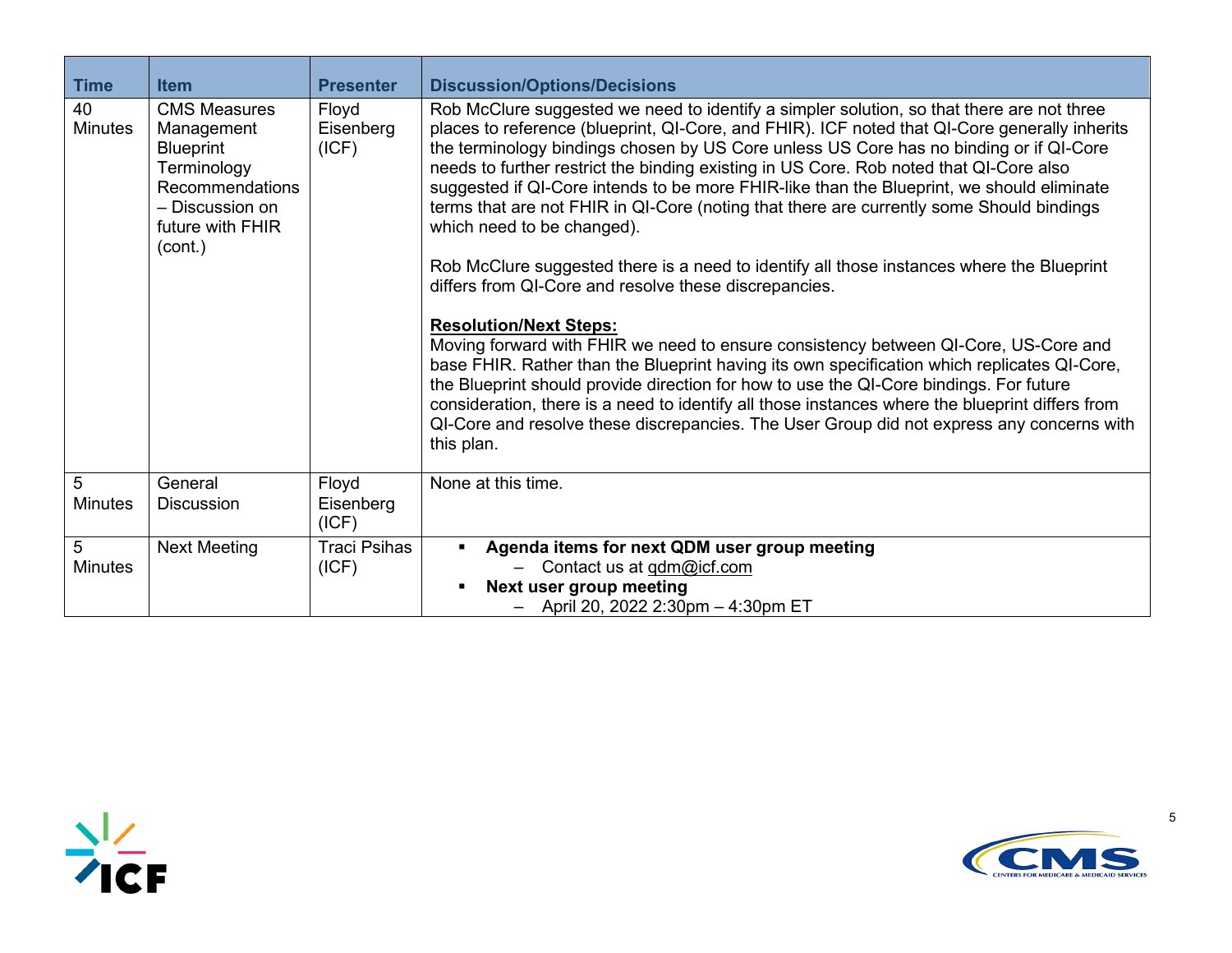## **Invitees/Attendees:**

| <b>Attended</b> | <b>Name</b>             | <b>Organization</b>                 | <b>Attended</b>         | <b>Name</b>              | <b>Organization</b>     |
|-----------------|-------------------------|-------------------------------------|-------------------------|--------------------------|-------------------------|
| N/A             | Abrar Salam             | The Joint Commission                | N/A                     | L Dejesus                | Informedika             |
| N/A             | Alex Borenstein         | Greenway Health                     | N/A                     | Lisa Anderson            | <b>NCQA</b>             |
| N/A             | Alex Lui                | Epic                                | N/A                     | Lizzie Charboneau        | <b>MITRE</b>            |
| N/A             | Alyson Narveson         | Nebraska Health<br>Network          | N/A                     | Lynn Perrine             | Lantana                 |
| N/A             | Amanda Grant            | <b>NCQA</b>                         | N/A                     | Maggie Lohnes            | <b>IMPAQ</b>            |
| N/A             | Andy Kubilius           | The Joint Commission                | N/A                     | Marc Hadley              | <b>MITRE</b>            |
| N/A             | Angela Flanagan         | Lantana                             | N/A                     | <b>Marc Hallez</b>       | The Joint Commission    |
| N/A             | Ann-Marie Dunn          | Cerner                              | N/A                     | Marc Overhage            | Anthem                  |
| N/A             | Ann Philips             | <b>NCQA</b>                         | N/A                     | Margaret Dobson          | Zepf Center             |
| N/A             | Anna Bentler            | The Joint Commission                | N/A                     | Matt Hardman             | Unknown                 |
| N/A             | <b>Anne Coultas</b>     | <b>All Scripts</b>                  | X                       | Marilyn Parenzan         | The Joint Commission    |
| N/A             | Anne Smith              | <b>NCQA</b>                         | N/A                     | Martha Radford           | <b>NYU</b>              |
| N/A             | Amira Elhagmusa         | <b>Battelle</b>                     | N/A                     | Melissa Van Fleet        | Alliance Health Oklaho  |
| N/A             | Balu<br>Balasubramanyam | <b>MITRE</b>                        | N/A                     | Mia Nievera              | The Joint Commission    |
| N/A             | Beatriz Espinoza        | <b>DHS LA County</b>                | N/A                     | Michael Mainridge        | Unknown                 |
| N/A             | <b>Ben Hamlin</b>       | <b>NCQA</b>                         | N/A                     | Michael Ryan             | <b>NCQA</b>             |
| N/A             | <b>Beth Bostrom</b>     | AMA                                 | N/A                     | <b>Mike Nosal</b>        | <b>MITRE</b>            |
| N/A             | <b>Brian Blaufeux</b>   | Northern Westchester<br>Hospital    | N/A                     | <b>Michelle Dardis</b>   | Mathematica             |
| N/A             | <b>Bridget Blake</b>    | <b>MITRE</b>                        | N/A                     | Michelle<br>Hinterberg   | MediSolv                |
| N/A             | <b>Bryn Rhodes</b>      | <b>ICF</b>                          | N/A                     | Michelle Lefebvre        | <b>IMPAQ</b>            |
| N/A             | Carolyn Anderson        | Primary care practice               | N/A                     | Mike Shoemaker           | Telligen                |
| N/A             | Chana West              | <b>CDQ Solutions</b>                | N/A                     | Mukesh Allu              | Epic                    |
| N/A             | <b>Chris Moesel</b>     | <b>MITRE</b>                        | X                       | Nayaab Baig              | <b>NCQA</b>             |
| N/A             | Cindy Lamb              | Telligen                            | N/A                     | Neelam Zafar             | The Joint Commission    |
| N/A             | Claudia Hall            | Mathematica                         | N/A                     | Nicole Hunter            | <b>Semantic Bits</b>    |
| N/A             | <b>Corrie Dowell</b>    | <b>BSW Health</b>                   | N/A                     | Pamela Mahan-<br>Rudolph | <b>Memorial Hermann</b> |
| N/A             | Dalana Ostile           | <b>Providence Health</b><br>Systems | X                       | Paul Denning             | <b>MITRE</b>            |
| N/A             | Dawn Lane               | <b>Covenant Health</b>              | $\overline{\mathbf{X}}$ | Peter Muir               | $\overline{ICF}$        |
| X               | Dave Mishler            | Care Evolution                      | N/A                     | Piper Ranallo            | AAN                     |
| N/A             | David Clayman           | Allscripts                          | N/A                     | Qainta Harris            | Arise Medical Center    |
| N/A             | Debbie Hall             | University of Maryland              | N/A                     | Rachel Buchanan          | Oregon Urology          |
| N/A             | Deidre Sacra            | McKesson                            | N/A                     | Rajiv Shah               | Unknown                 |
| N/A             | Doug Goldstein          | Epic                                | N/A                     | Rayna Scott              | <b>PCPI</b>             |
| X               | Dorothy Lee             | <b>NCQA</b>                         | N/A                     | R Swaineng               | Swaineng Associates     |
| N/A             | Evelyn Cody             | Mathematica                         | N/A                     | Rebeccah Baer            | <b>NCQA</b>             |
| N/A             | Fern McCree             | <b>NCQA</b>                         | N/A                     | Rhonda Schwartz          | <b>ICF</b>              |
| X               | Floyd Eisenberg         | $\overline{ICF}$                    | N/A                     | Rhonda Smith             | Novant Health           |
| N/A             | Gary Rezik              | QIP                                 | X                       | Rob McClure              | <b>MD Partners</b>      |
| N/A             | Ganesh Shanmugam        | Glenwood Systems                    | N/A                     | Rose Almonte             | <b>MITRE</b>            |
| N/A             | Gayathri<br>Jayawardena | <b>ICF</b>                          | N/A                     | Ruth Gatiba              | <b>Battelle</b>         |
| N/A             | Grace Glennon           | Yale CORE                           | N/A                     | Ryan Clark               | <b>NCQA</b>             |
|                 |                         |                                     |                         |                          |                         |

| tended                    | <b>Name</b>             | <b>Organization</b>              | <b>Attended</b>         | <b>Name</b>              | <b>Organization</b>         |
|---------------------------|-------------------------|----------------------------------|-------------------------|--------------------------|-----------------------------|
| N/A                       | Abrar Salam             | The Joint Commission             | N/A                     | L Dejesus                | Informedika                 |
| N/A                       | Alex Borenstein         | Greenway Health                  | N/A                     | Lisa Anderson            | <b>NCQA</b>                 |
| N/A                       | Alex Lui                | Epic                             | N/A                     | Lizzie Charboneau        | <b>MITRE</b>                |
| N/A                       |                         | Nebraska Health                  |                         |                          |                             |
|                           | Alyson Narveson         | <b>Network</b>                   | N/A                     | Lynn Perrine             | Lantana                     |
| N/A                       | Amanda Grant            | <b>NCQA</b>                      | N/A                     | Maggie Lohnes            | <b>IMPAQ</b>                |
| N/A                       | Andy Kubilius           | The Joint Commission             | N/A                     | Marc Hadley              | <b>MITRE</b>                |
| N/A                       | Angela Flanagan         | Lantana                          | N/A                     | <b>Marc Hallez</b>       | The Joint Commission        |
| N/A                       | Ann-Marie Dunn          | Cerner                           | N/A                     | Marc Overhage            | Anthem                      |
| N/A                       | <b>Ann Philips</b>      | <b>NCQA</b>                      | N/A                     | Margaret Dobson          | Zepf Center                 |
| N/A                       | Anna Bentler            | The Joint Commission             | N/A                     | Matt Hardman             | Unknown                     |
| N/A                       | <b>Anne Coultas</b>     | <b>All Scripts</b>               | $\overline{\mathbf{x}}$ | Marilyn Parenzan         | The Joint Commission        |
| N/A                       | Anne Smith              | <b>NCQA</b>                      | N/A                     | Martha Radford           | <b>NYU</b>                  |
| N/A                       | Amira Elhagmusa         | <b>Battelle</b>                  | N/A                     | Melissa Van Fleet        | Alliance Health Oklahoma    |
| N/A                       | Balu<br>Balasubramanyam | <b>MITRE</b>                     | N/A                     | Mia Nievera              | The Joint Commission        |
| N/A                       | Beatriz Espinoza        | <b>DHS LA County</b>             | N/A                     | Michael Mainridge        | Unknown                     |
| N/A                       | <b>Ben Hamlin</b>       | <b>NCQA</b>                      | N/A                     | Michael Ryan             | <b>NCQA</b>                 |
| N/A                       | <b>Beth Bostrom</b>     | <b>AMA</b>                       | N/A                     | <b>Mike Nosal</b>        | <b>MITRE</b>                |
| N/A                       | <b>Brian Blaufeux</b>   | Northern Westchester<br>Hospital | N/A                     | Michelle Dardis          | Mathematica                 |
| N/A                       | <b>Bridget Blake</b>    | <b>MITRE</b>                     | N/A                     | Michelle<br>Hinterberg   | MediSolv                    |
| N/A                       | <b>Bryn Rhodes</b>      | <b>ICF</b>                       | N/A                     | Michelle Lefebvre        | <b>IMPAQ</b>                |
| N/A                       | Carolyn Anderson        | Primary care practice            | N/A                     | Mike Shoemaker           | Telligen                    |
| N/A                       | Chana West              | <b>CDQ Solutions</b>             | N/A                     | Mukesh Allu              | Epic                        |
| N/A                       | <b>Chris Moesel</b>     | <b>MITRE</b>                     | X                       | Nayaab Baig              | <b>NCQA</b>                 |
| N/A                       | Cindy Lamb              | Telligen                         | N/A                     | Neelam Zafar             | The Joint Commission        |
| N/A                       | Claudia Hall            | Mathematica                      | N/A                     | Nicole Hunter            | <b>Semantic Bits</b>        |
| N/A                       | <b>Corrie Dowell</b>    | <b>BSW Health</b>                | N/A                     | Pamela Mahan-<br>Rudolph | <b>Memorial Hermann</b>     |
| N/A                       | Dalana Ostile           | Providence Health<br>Systems     | X                       | Paul Denning             | <b>MITRE</b>                |
| N/A                       | Dawn Lane               | Covenant Health                  | X                       | Peter Muir               | <b>ICF</b>                  |
| $\boldsymbol{\mathsf{x}}$ | Dave Mishler            | Care Evolution                   | N/A                     | <b>Piper Ranallo</b>     | AAN                         |
| N/A                       | David Clayman           | Allscripts                       | N/A                     | Qainta Harris            | <b>Arise Medical Center</b> |
| N/A                       | Debbie Hall             | University of Maryland           | N/A                     | Rachel Buchanan          | Oregon Urology              |
| N/A                       | Deidre Sacra            | McKesson                         | N/A                     | Rajiv Shah               | Unknown                     |
| N/A                       | Doug Goldstein          | Epic                             | N/A                     | Rayna Scott              | <b>PCPI</b>                 |
| $\boldsymbol{\mathsf{X}}$ | Dorothy Lee             | <b>NCQA</b>                      | N/A                     | R Swaineng               | <b>Swaineng Associates</b>  |
| N/A                       | Evelyn Cody             | Mathematica                      | N/A                     | Rebeccah Baer            | <b>NCQA</b>                 |
| N/A                       | Fern McCree             | <b>NCQA</b>                      | N/A                     | Rhonda Schwartz          | <b>ICF</b>                  |
| $\boldsymbol{\mathsf{x}}$ | Floyd Eisenberg         | <b>ICF</b>                       | N/A                     | Rhonda Smith             | Novant Health               |
| N/A                       | Gary Rezik              | QIP                              | X                       | Rob McClure              | <b>MD Partners</b>          |
| N/A                       | Ganesh Shanmugam        | Glenwood Systems                 | N/A                     | Rose Almonte             | <b>MITRE</b>                |
| N/A                       | Gayathri<br>Jayawardena | ICF                              | N/A                     | Ruth Gatiba              | <b>Battelle</b>             |
| N/A                       | Grace Glennon           | Yale CORE                        | N/A                     | Ryan Clark               | <b>NCQA</b>                 |
|                           |                         |                                  |                         |                          |                             |